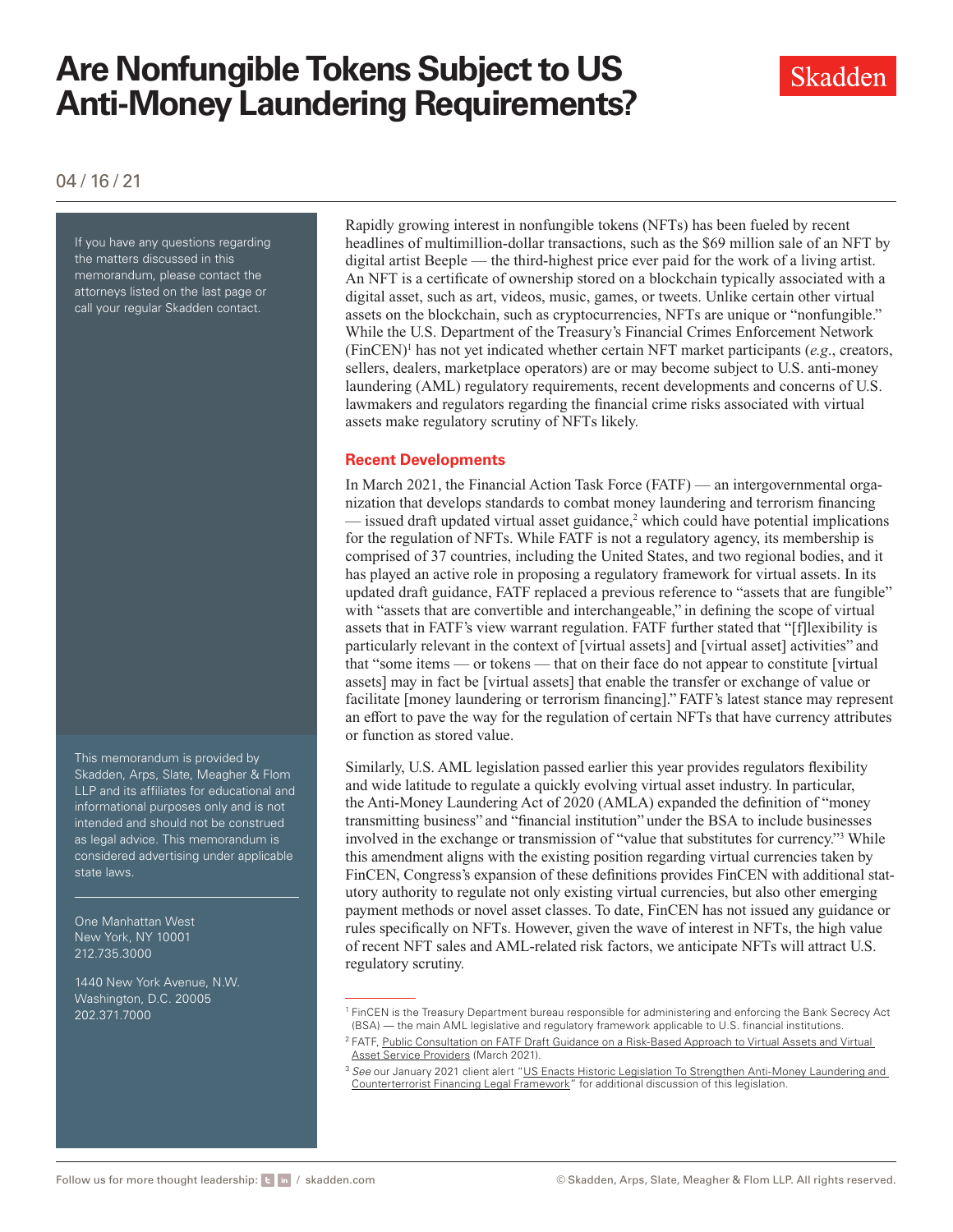### **Are Nonfungible Tokens Subject to US Anti-Money Laundering Requirements?**

#### **Could NFTs Be Treated Like Virtual Currencies?**

While the regulatory classification of NFTs is sure to be the subject of much discussion, to the extent that FinCEN were to treat a particular NFT or certain types of NFTs as "value that substitutes for currency," FinCEN could potentially seek to regulate such activity under its money transmission regime. FinCEN's determination to classify an NFT as such may depend on the specific characteristics of the NFT, how it is used, and the apparent money laundering risks involved.

In the United States, persons that accept currency, funds, or other "value that substitutes for currency" from one person and transmit it to another location or person by any means fall within the federal definition of "money transmitter." FinCEN has made clear in its guidance that virtual currency "has an equivalent value in real currency or acts as a substitute for real currency" and that "[a]ccepting and transmitting anything of value that substitutes for currency makes a person a money transmitter." In its May 2019 virtual currency guidance, FinCEN expressed a broad view of money transmission and advised that "if assets that other regulatory frameworks define as commodities, securities, or futures contracts were to be specifically issued or later repurposed to serve as a currency substitute, then the asset itself could be a type of value that substitutes for currency, the transfer of which could constitute money transmission."4

A money transmitter is a type of money services business (MSB). MSBs are required to register with FinCEN and must comply with extensive requirements under the BSA, including implementing a risk-based AML compliance program, filing suspicious activity reports and maintaining certain records. Foreign-located companies that do business as an MSB wholly or in substantial part within the United States are also required to register with FinCEN and comply with the BSA's requirements. Violation of these obligations can result in substantial civil and criminal penalties.<sup>5</sup>

#### **Focus on Risks in Art Trade**

Growing concerns regarding money laundering and sanctions evasion risks in the art trade could have potential implications for persons that deal in certain NFTs, to the extent regulators perceive similar financial crime risks in digital art. FinCEN issued guidance in March 2021 emphasizing that financial institutions with existing BSA obligations "should be aware that illicit activity associated with the trade in antiquities and art may involve their institutions."<sup>6</sup> The Office of Foreign Assets Control (OFAC) similarly issued an advisory in October 2020 highlighting the sanctions risks associated with dealings in high-value artwork involving sanctioned persons.7 In OFAC's view, the opacity of the art market can make it especially vulnerable to sanctions violations.

Although participants in the art trade currently are not subject to the BSA, recent legislative developments suggest that this may change in the near future. Specifically, as part of the AMLA, Congress commissioned the secretary of the Treasury to perform a study of how trade in artwork facilitates money laundering and the financing of terrorism and to report its findings to Congress by January 1, 2022. The AMLA's extension of the BSA to "persons engaged in the trade in antiquities" might be a bellwether of forthcoming change in AML regulation of the art trade.

While it is too early to say whether traders of artwork may become subject to AML regulatory requirements, any such expansion of the BSA could capture traders of digital art or similar items on the blockchain.

<sup>4</sup> Fin. Crimes Enf't Network, FIN-2019-G001, [Application of FinCEN's Regulations](http://www.skadden.com/-/media/files/publications/2021/04/are-nonfungible-tokens-subject/fn4_fincen-guidance-cvc-final-508.pdf)  [to Certain Business Mode](http://www.skadden.com/-/media/files/publications/2021/04/are-nonfungible-tokens-subject/fn4_fincen-guidance-cvc-final-508.pdf)ls Involving Convertible Virtual Currencies at 6 (May 9, 2019).

<sup>&</sup>lt;sup>5</sup> In addition to complying with federal AML requirements, money transmitters may also be required to obtain a license in each state in which they conduct money transmission activities. Each state defines money transmission differently, and some states have developed licensing and regulatory schemes that specifically apply to virtual currency businesses.

<sup>6</sup> Fin. Crimes Enf't Network, [FIN-2021-NTC2, FinCEN Informs Financial](http://www.skadden.com/-/media/files/publications/2021/04/are-nonfungible-tokens-subject/fn6_fincen-notice-on-antiquities-and-art_508c.pdf)  [Institutions of Efforts Related to Trade in Antiquities and Art](http://www.skadden.com/-/media/files/publications/2021/04/are-nonfungible-tokens-subject/fn6_fincen-notice-on-antiquities-and-art_508c.pdf) (March 9, 2021).

[Arising From Dealings in High-Value Artwork](http://www.skadden.com/-/media/files/publications/2021/04/are-nonfungible-tokens-subject/fn7_ofac_art_advisory_10302020.pdf) (Oct. 30, 2020). <sup>7</sup> Dept. of the Treasury, Advisory and Guidance on Potential Sanctions Risks